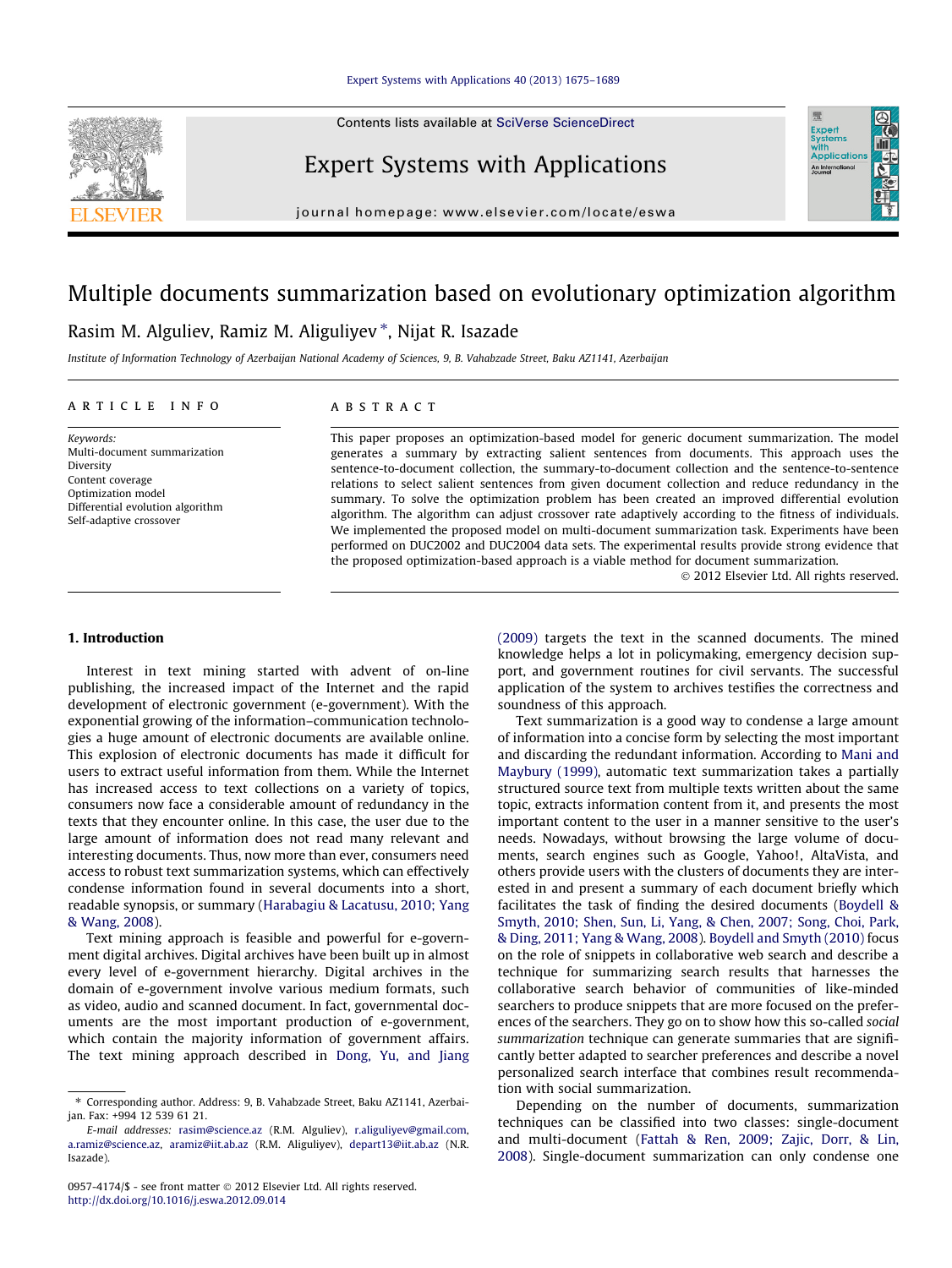document into a shorter representation, whereas multi-document summarization can condense a set of documents into a summary. Multi-document summarization can be considered as an extension of single-document summarization and used for precisely describing the information contained in a cluster of documents and facilitate users to understand the document cluster. Since it combines and integrates the information across documents, it performs knowledge synthesis and knowledge discovery, and can be used for knowledge acquisition [\(Zajic et al., 2008](#page--1-0)). In addition to single document summarization, which has been first studied in this field for years, researchers have started to work on multi-document summarization whose goal is to generate a summary from multiple documents. The multi-document summarization task has turned out to be much more complex than summarizing a single document, even a very large one. This difficulty arises from inevitable thematic diversity within a large set of documents. A multi-document summary can be used to concisely describe the information contained in a cluster of documents and to facilitate the users to understand the document cluster.

#### 2. Related work

Multi-document summarization has been widely studied recently. Researchers all over the world working on multi-document summarization are trying different directions to see methods that provide the best results [\(Tao, Zhou, Lam, & Guan, 2008; Wan,](#page--1-0) [2008; Wang, Li, Zhu, & Ding, 2008; Wang, Zhu, Li, Chi, & Gong,](#page--1-0) [2011; Wang, Li, Zhu, & Ding, 2009\)](#page--1-0). In general, document summarization can be divided into extractive summarization and abstractive summarization. Extractive summarization produces summaries by choosing a subset of the sentences in the original document(s). This contrasts with abstractive summarization, where the information in the text is rephrased. An extract summary consists of sentences extracted from the document, while an abstract summary employs words and phrases not appearing in the original document [\(Mani](#page--1-0) [& Maybury, 1999](#page--1-0)). Extractive summarization is a simple but robust method for text summarization and it involves assigning saliency scores to some textual units of the documents and extracting those with highest scores. Abstraction can be described as reading and understanding the text to recognize its content, which is then compiled in a concise text. In general, an abstract can be described as summary comprising concepts/ideas taken from the source, which are then reinterpreted and presented, in a different form, whilst an extract is a summary consisting of units of text taken from the source and presented verbatim ([Kutlu, Cigir, & Cicekli, 2010\)](#page--1-0). Although an abstractive summary could be more concise, it requires deep natural language processing techniques. Thus, an extractive summary is more feasible and has become the standard in document summarization. In this paper, we focus on extractive multi-document summarization. There are several most widely used extractive summarization methods as follows.

Summaries can be generic or query-focused ([Dunlavy, O'Leary,](#page--1-0) [Conroy, & Schlesinger, 2007; Gong & Liu, 2001; Ouyang, Li, Li, &](#page--1-0) [Lu, 2011; Wan, 2008](#page--1-0)). A query-focused summary presents the information that is most relevant to the given queries, while a generic summary gives an overall sense of the document's content. As compared to generic summarization that must contain the core information central to the source documents, the main goal of query-focused multi-document summarization is to create from the documents a summary that can answer the need for information expressed in the topic or explain the topic. [Zhao, Wu, and](#page--1-0) [Huang \(2009\)](#page--1-0) propose a query expansion algorithm used in the graph-based ranking approach for query-focused multi-document summarization. This algorithm makes use of both sentence-tosentence relationships and sentence-to-word relationships to select expansion words from the documents. By this method, the expansion words satisfy both information richness and query relevance. The problem of using topic representations for multidocument summarization has received considerable attention recently. Several topic representations have been employed for producing informative and coherent summaries. The work presented in [Harabagiu and Lacatusu \(2010\)](#page--1-0) has two main goals. First, it introduces two novel topic representations that leverage sets of automatically generated topic themes for multi-document summarization. It shows how these new topic representations can be integrated into a state-of-the-art multi-document summarization system. Second, it presents eight different methods of generating multi-document summaries.

Up to now, various extraction-based techniques have been proposed for generic multi-document summarization. In order to implement extractive summarization, some sentence extraction techniques are utilized to identify the most important sentences, which can express the overall understanding of a given document. The centroid-based method, MEAD, is one of the popular extractive summarization methods ([Radev, Jing, Stys, & Tam, 2004\)](#page--1-0). MEAD uses information from the centroids of the clusters to select sentences that are most likely to be relevant to the cluster topic. [Gong](#page--1-0) [and Liu \(2001\)](#page--1-0) proposed a method using latent semantic analysis (LSA) to select highly ranked sentences for summarization. Other methods include NMF-based topic specification ([Lee, Park, Ahn, &](#page--1-0) [Kim, 2009; Wang et al., 2008, 2009](#page--1-0)) and CRF-based summarization ([Shen et al., 2007](#page--1-0)). In framework CRF (conditional random fields), input document is conveyed to sequence of sentences first, and then each sentence evaluated by CRF to represent its importance. [Wang et al. \(2008\)](#page--1-0) proposed a framework based on sentence-level semantic analysis and symmetric NMF (non-negative matrix factorization). [Wang, Li, and Ding \(2010\)](#page--1-0) proposed the weighed feature subset non-negative matrix factorization (WFS-NMF), which is an unsupervised approach to simultaneously cluster data points and select important features and different data points are assigned different weights indicating their importance. They applied proposed approach to document clustering, summarization, and visualization. Recently, [Wang and Li \(2012\)](#page--1-0) proposed a novel weighted consensus summarization method to combine the results from different summarization methods, in which, the relative contribution of an individual method to the consensus is determined by its agreement with the other members of the summarization systems.

The graph-based ranking algorithms such as PageRank [\(Brin &](#page--1-0) [Page, 1998](#page--1-0)) and HITS [\(Kleinberg, 1999](#page--1-0)) have also been used in generic multi-document summarization. The major concerns in graph-based summarization researches include how to model the documents using text graph and how to transform existing web page ranking algorithms to their variations that could accommodate various summarization requirements [\(Wenjie, Furu, Qin, &](#page--1-0) [Yanxiang, 2008](#page--1-0)). A similarity graph is produced for the sentences in the document collection. In the graph, each node represents a sentence. The edges between nodes measure the cosine similarity between the respective pair of sentences where each sentence is represented as a vector of term specific weights. An algorithm called LexRank [\(Erkan & Radev, 2004](#page--1-0)), adapted from PageRank, was applied to calculate sentence significance, which was then used as the criterion to rank and select summary sentences. In [Chali, Hasan, and Joty \(2011\),](#page--1-0) authors extensively study the impact of syntactic and semantic information in measuring similarity between the sentences in the random walk framework for answering complex questions. They apply the tree kernel functions and Extended String Subsequence Kernel (ESSK) to include syntactic and semantic information. Ordering extracted sentences into a coherent summary is a non-trivial task. [Bollegala, Okazaki, and](#page--1-0) [Ishizuka \(2010\)](#page--1-0) presented a bottom-up approach to arrange